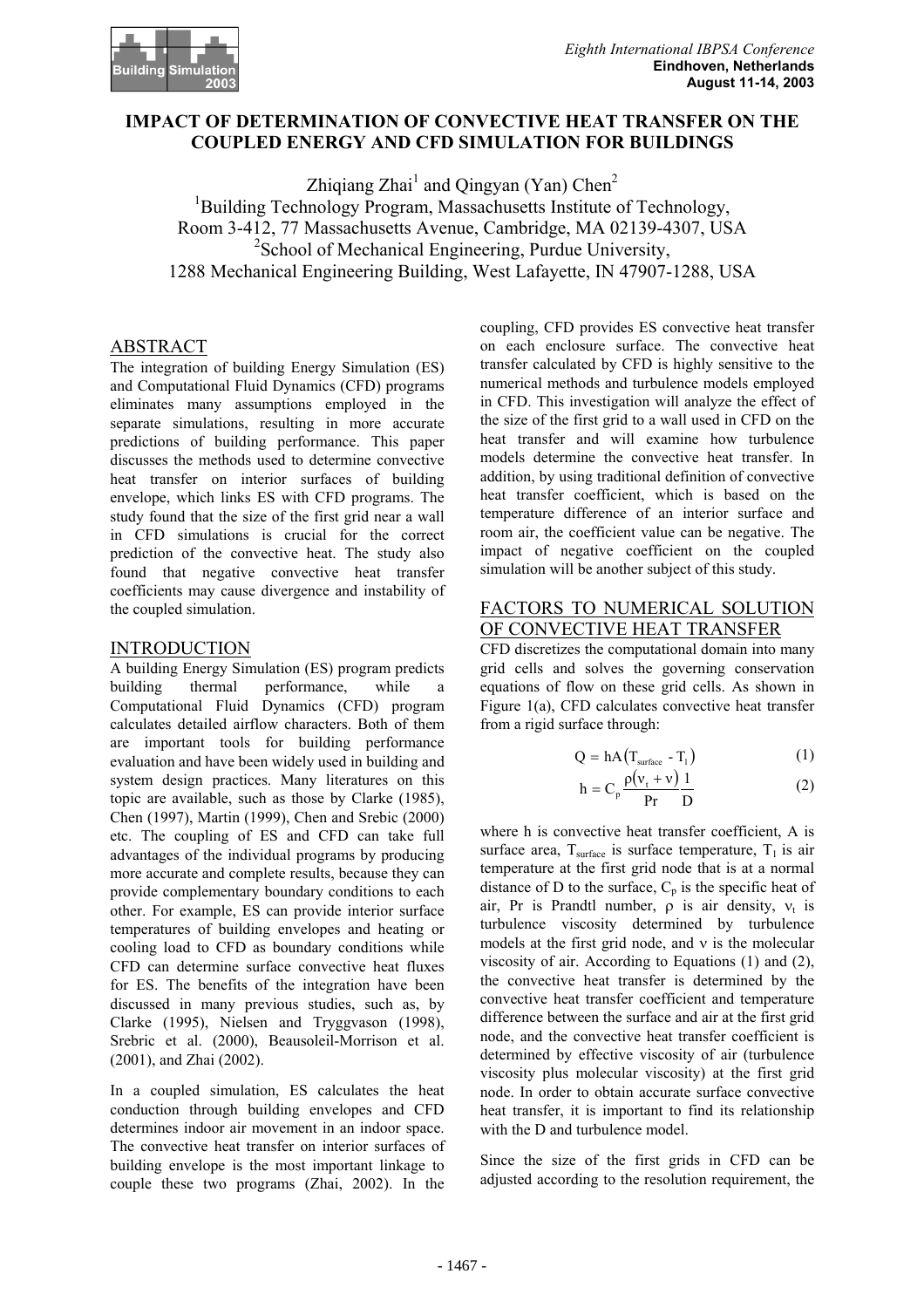convective heat calculated in this manner could be grid-dependent. Another method is to use a prescribed distance,  $D_2$ , to a wall surface and calculate convective heat transfer based on the air temperature and effective viscosity there, as illustrated in Figure 1(b). Since the  $D_2$  is a prescribed value, this method would eliminate the grid dependence problem.

However, the convective heat transfer calculated with the second method could be different from that calculated based on the information at the first grid node. For example, if assuming laminar flow and  $D_2$ = 2D, the same heat transfer would require  $T_{\text{surface}}-T_2$  $= 2(T<sub>surface</sub>-T<sub>1</sub>)$ . This implies a linear air temperature profile in the region, which is true only at the very close vicinity of the surface for laminar flow. Such a condition is difficult to meet for most indoor airflows.



*Figure 1 Illustration of the grid, cell, node, and distance to the surface in CFD* 

Therefore, the calculation of convective heat transfer should use the first method. The question now is how to avoid the grid dependence problem or what the size of first grids should be for the correct prediction of convective heat transfer. CFD theory indicates that finer grids provide more accurate results (Patankar, 1980). This may not be true when using simple turbulence models. This paper will discuss the grid dependence problem in the following sections by using laminar and turbulent flows over a flat plate as examples.

# CONVECTIVE HEAT TRANSFER IN LAMINAR FLOWS

First this investigation considers a laminar flow of forced convection along a horizontal plate and that of natural convection along a vertical plate, as illustrated in Figure 2. The convective heat transfer computed by CFD is compared with the analytical and empirical solutions to identify the impact of the size of first grid on the heat transfer.

The convective heat transfer through the thermal boundary layer of the plate is:

$$
q_{\text{surface}} = -k \frac{\partial T}{\partial y}\Big|_{y=0} = h(T_{\text{surface}} - T_{\infty})
$$
 (3)

where  $k$  is the fluid conductivity,  $T_{\text{surface}}$  is the plate surface temperature,  $T_{\infty}$  is the temperature of the free stream outside of the thermal boundary layer. Equation (3) shows that the heat conduction is the same as the convective heat transfer, because there is no fluid motion in the direction of heat transfer.



 $T<sub>surface</sub>$ 

*(b) natural convection* 

*Figure 2 Laminar plate flows of forced and natural convection* 

#### **(1) Forced Convection**

The exact solution of the laminar plate flow of forced convection is (Lienhard, 1999 )

$$
\frac{U}{U_{\infty}} = \frac{T_{surface} - T}{T_{surface} - T_{\infty}} = 1 - \frac{T - T_{\infty}}{T_{surface} - T_{\infty}}
$$
(4)

$$
q_{\text{surface}} = -k \frac{\partial T}{\partial y} = -\rho C_p \frac{v}{Pr} \frac{\partial T}{\partial y} = \frac{3}{2} k \frac{T_{\text{surface}} - T_{\infty}}{\delta_t}
$$
 (5)

where  $\delta_t$  is the thickness of thermal boundary layer and  $k = \rho C_p v/Pr$ .

The analytical solution of the boundary layer equations shows  $\delta = \delta_t$  when Pr = 1, where  $\delta$  is the thickness of velocity boundary layer. The exact solution of the boundary layer equations produces (Lienhard, 1999 )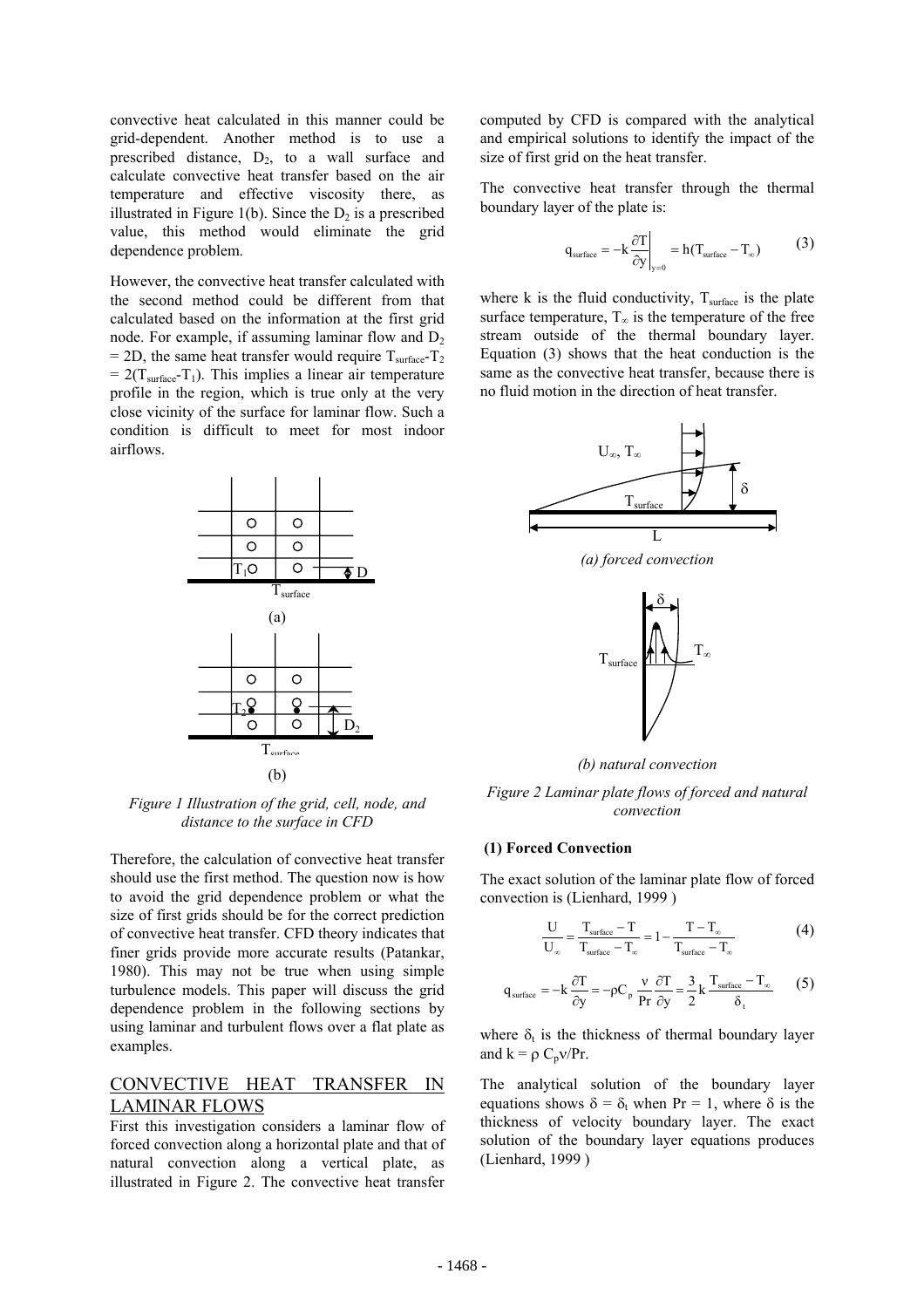$$
\delta = 4.92 \,\mathrm{x} / \sqrt{\mathrm{Re}_{\mathrm{x}}} \tag{6}
$$

where  $Re_x = \frac{U_{\infty}x}{v}$  is the Reynolds number of plate flow. For example, if the velocity is 0.1m/s over a 5m

long plate,

$$
\text{Re}_{1/2} = \frac{U L/2}{v} = \frac{0.1 \times 2.5}{1.5 \times 10^{-5}} = 1.7 \times 10^{4} \tag{7}
$$

the  $\delta_t$  at the middle length of the plate is  $\delta_0 = \delta \approx 0.09$ m.

A CFD program would calculate the convective heat transfer from the plate as

$$
q_{\text{CFD}} = -\rho C_p \frac{v}{Pr} \frac{T_{\text{D}} - T_{\text{surface}}}{D} = k \frac{T_{\text{surface}} - T_{\text{D}}}{D}
$$
 (8)

where D is the normal distance from the center of the first grid cell to the surface (half of the cell size) and  $T<sub>D</sub>$  is the air temperature at cell center. In order to analyze possible errors associated with grid size, this study considers two different grid sizes: D is smaller than  $\delta_t$  and D is larger than  $\delta_t$ .

•  $D < \delta_t$ 

When D is smaller than  $\delta_t$ , the possible numerical error is

$$
\Delta q = q_{CFD} - q_{surface}
$$
\n
$$
= -\rho C_p \frac{v}{Pr} \frac{T_D - T_{surface}}{D} - q_{surface}
$$
\n
$$
= k \frac{T_{surface} - T_D}{D} - k \frac{T_{surface} - T_{\infty}}{\frac{2}{3} \delta_t}
$$
\n(9)

Because the temperature profile in the thermal boundary can be approximated as (Lienhard, 1999 )

$$
\frac{T_{\rm D} - T_{\rm surface}}{T_{\infty} - T_{\rm surface}} = \frac{3}{2} \frac{D}{\delta_{\rm t}} - \frac{1}{2} \left( \frac{D}{\delta_{\rm t}} \right)^3 \tag{10}
$$

the relative error of convective heat transfer due to D then becomes

$$
\frac{\Delta q}{k(T_{\text{surface}} - T_{\infty})} = \frac{T_{\text{surface}} - T_{\text{D}}}{(T_{\text{surface}} - T_{\infty})D} - \frac{T_{\text{surface}} - T_{\infty}}{(T_{\text{surface}} - T_{\infty})\frac{2}{3}\delta_{t}}
$$

$$
= \left(\frac{3}{2}\frac{D}{\delta_{t}} - \frac{1}{2}\left(\frac{D}{\delta_{t}}\right)^{3}\right)\frac{1}{D} - \frac{1}{\frac{2}{3}\delta_{t}} = -\frac{1}{2}\frac{D^{2}}{\delta_{t}^{3}} \qquad (11)
$$

Equation (11) verifies that the smaller the D the more accurate the calculated convective heat transfer. The error of convective heat transfer due to D is on the order of  $O(D^2)$  for this case.

•  $D \geq \delta_t$ 

The same analysis can be conducted when D is equal to or larger than  $\delta_t$ , where  $T_D = T_{\infty}$ . Then,

$$
\frac{\Delta q}{k(T_{\text{surface}} - T_{\infty})} = \frac{1}{D} - \frac{1}{\frac{2}{3}\delta_t} = \frac{1}{D} - \frac{3}{2\delta_t} \qquad (12)
$$

Equation (12) shows that the minimum error of the calculated heat flux is one-third of the analytical solution in Equation (5) as D equals  $\delta_t$ . The convective heat transfer calculated will deviate significantly from the actual solution if the size of first grids is unreasonably large.

#### **(2) Natural Convection**

For the natural convection case, the analytical solution shows (Lienhard, 1999 )

$$
\delta_{t}^{4} = \frac{240(\frac{20}{21} + Pr)}{Pr^{2} \frac{g\beta|T_{surface} - T_{\infty}|}{v^{2}}}
$$
 (13)

With this equation, one can roughly estimate the scale of  $\delta_t$  due to natural convection in the middle of a 3m vertical wall at 40°C and room air temperature at 25°C to be 0.024m.

The analytical solution of the convective heat transfer for natural convection is (Lienhard, 1999 )

$$
q_{\text{surface}} = 2 \frac{k(T_{\text{surface}} - T_{\infty})}{\delta_{\text{t}}} \tag{14}
$$

while the CFD equation for natural convection is the same as Equation (8) for forced convection.

Therefore,

$$
\frac{\Delta q}{k(T_{\text{surface}} - T_{\infty})} = \frac{T_{\text{surface}} - T_{\text{D}}}{(T_{\text{surface}} - T_{\infty})D} - \frac{2}{\delta_{\text{t}}}
$$
(15)

$$
\bullet\ D\leq\delta_t
$$

When D is smaller than  $\delta_t$ ,

$$
\frac{T_{\text{surface}} - T_{\text{D}}}{T_{\text{surface}} - T_{\infty}} = 1 - \frac{T_{\text{D}} - T_{\infty}}{T_{\text{surface}} - T_{\infty}} = 1 - \left(1 - \frac{D}{\delta_{t}}\right)^{2} \qquad (16)
$$
\n
$$
\frac{\Delta q}{k(T_{\text{surface}} - T_{\infty})} = \frac{T_{\text{surface}} - T_{\text{D}}}{(T_{\text{surface}} - T_{\infty})D} - \frac{2}{\delta_{t}}
$$
\n
$$
= \frac{1}{D} \left(1 - \left(1 - \frac{D}{\delta_{t}}\right)^{2}\right) - \frac{2}{\delta_{t}}
$$
\n
$$
= \frac{1}{D} \left(\frac{2D}{\delta_{t}} - \frac{D^{2}}{\delta_{t}^{2}}\right) - \frac{2}{\delta_{t}} = -\frac{D}{\delta_{t}^{2}}
$$
\n(17)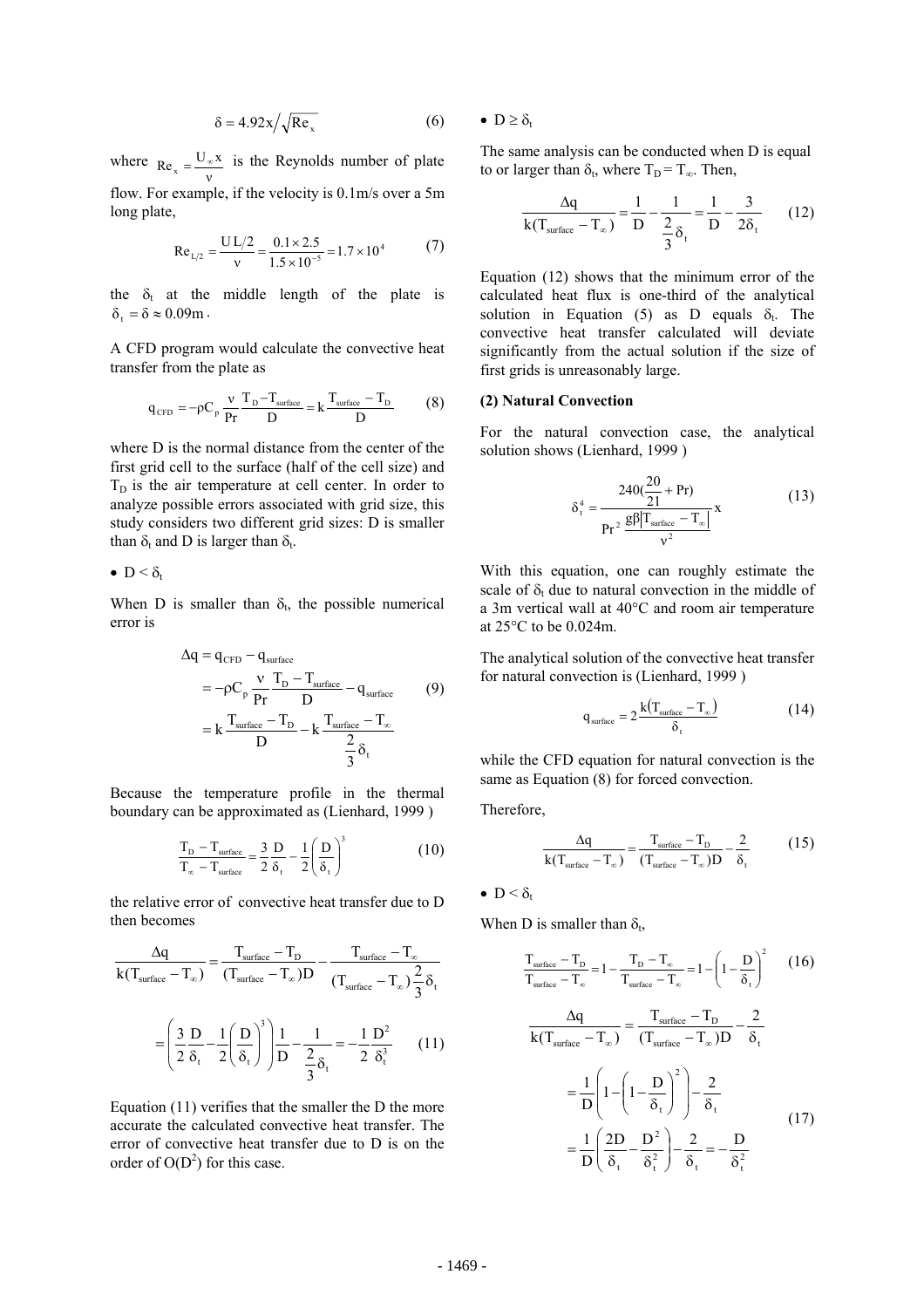Hence, the smaller the size of first grids, the better the accuracy. The error of the convective heat transfer due to the size of first grids (2D) is on the order of O(D) for natural convection.

•  $D \geq \delta_t$ 

Since  $T_D = T_{\infty}$  when  $D \ge \delta_t$ , Equation (15) becomes

$$
\frac{\Delta q}{k(T_{\text{surface}} - T_{\infty})} = \frac{1}{D} - \frac{2}{\delta_{\text{t}}}
$$
(18)

The equation is very similar to Equation (12) for forced convection, except that the analytical heat flux is different.

### CONVECTIVE HEAT TRANSFER IN TURBULENT FLOWS

The study on laminar flows verifies that finer grid distribution provides more accurate solutions. However, most indoor airflows are turbulent. The analysis for turbulent flows is more complicated than that for laminar flow, because the accuracy of convective heat transfer predicted in turbulent flows depends on both the size of first grids and turbulence model used. This study has examed the accuracy by using three zero-equation turbulence models and different grid resolutions for a forced convection flow along a plate. The zero-equation turbulence models are frequently used in the CFD simulation for building design due to their simpleness and efficiency. The three zero-equation turbulence models tested here are:

(1) Constant viscosity model:

$$
v_t = 100v \tag{19}
$$

(2) Xu's zero-equation model (Xu, 1998):

$$
v_t = 0.03874 |U_D|1
$$
 (20)

where 1 is the normal distance to the surface and  $U_D$ is the airflow speed at this location.

(3) Prandtl's zero-equation model (Prandtl, 1925):

$$
v_t = 2\kappa^2 y^2 \left| \frac{\partial U}{\partial y} \right| \tag{21}
$$

where  $\kappa = 0.41$  and y is the distance to the surface.

The convective heat transfer in turbulent flows is related to turbulence as defined by

$$
q = -\rho C_p \left(\frac{v}{Pr} + \frac{v_t}{Pr_t}\right) \frac{\partial T}{\partial y}\Big|_{y=0} = h(T_{surface} - T_{\infty})
$$
 (22)

where  $v_t$  is turbulence eddy viscosity and T represents Reynolds-averaged temperature. In Equation (22),  $v_t \gg v$  for the flow region away from

walls, and  $v_t \ll v$  for the near wall region, which is called viscous sub-layer. It is obvious that if the first grid is located in the viscous sub-layer, the relationship between the convective heat transfer predicted and the size of first grids is similar to that for laminar flow. The heat transfer computed does not directly depend on the turbulence model, although the turbulence model does influence the velocity and temperature profiles. According to the empirical equation (Lienhard, 1999).

$$
\delta_{\text{turbulence}} = 0.057[(n+1)(n+2)/n]^{0.8} \text{Re}_x^{-0.2} \times (23)
$$

where n=7 for a common velocity profile in the boundary layer,  $\delta_{\text{turbulence}}$  for a forced convection with a velocity 0.1m/s over a 5m long plate is

$$
\delta_{\text{turbulence}} = 0.13 \text{ m} \tag{24}
$$

and  $\delta_{\text{sub-layer}} \approx 0.15 \sim 0.2 \delta_{\text{turbulence}} = 0.02 \sim 0.03 \text{m}$ . When the velocity is increased to 1m/s,  $\delta_{\text{turbulence}}$  and  $\delta_{\text{sub-layer}}$ are reduced to 0.08m and 0.01~0.02m, respectively.

The empirical solution for the turbulent plate flow and heat transfer gives (Lienhard, 1999 )

$$
Nu_x = 0.0296 \text{Re}_x^{0.8} \text{Pr}^{1/3} = h x/k \qquad (25)
$$

Considering the heat transfer in the middle of the plate with a velocity of 0.1m/s,

Nu<sub>L/2</sub> = 0.0296 Re<sub>L/2</sub><sup>0.8</sup> Pr<sup>1/3</sup>  
= 0.0296 × 
$$
\left(\frac{0.1 \times 2.5}{1.5 \times 10^{-5}}\right)^{0.8}
$$
 × 1<sup>1/3</sup> (26)  
= 70.6 = hL/2k

As a result,

$$
q_{\text{surface}} = h(T_{\text{surface}} - T_{\infty}) = 28.2k(T_{\text{surface}} - T_{\infty})
$$
 (27)

On the other hand, with the assumption of  $Pr_t = Pr$ , a CFD program would calculate the heat transfer as,

$$
q_{CFD} = -\rho C_p \left(\frac{v}{Pr} + \frac{v_t}{Pr_t}\right) \frac{\partial T}{\partial y}\Big|_{y=0}
$$
  
=  $-\rho C_p \frac{v + v_t}{Pr} \frac{T_D - T_{surface}}{D}$  (28)  
=  $-k \frac{v + v_t}{v} \frac{T_D - T_{surface}}{D}$ 

 $\bullet$  D  $\geq \delta_t$ 

Since  $T_D = T_{\infty}$  as  $D \ge \delta_t$ ,

$$
\frac{\Delta q}{k(T_{\text{surface}} - T_{\infty})} = \frac{q_{\text{CFD}} - q_{\text{surface}}}{k(T_{\text{surface}} - T_{\infty})} = \frac{v + v_{\text{t}}}{v} \frac{1}{D} - 28.2
$$
\n(29)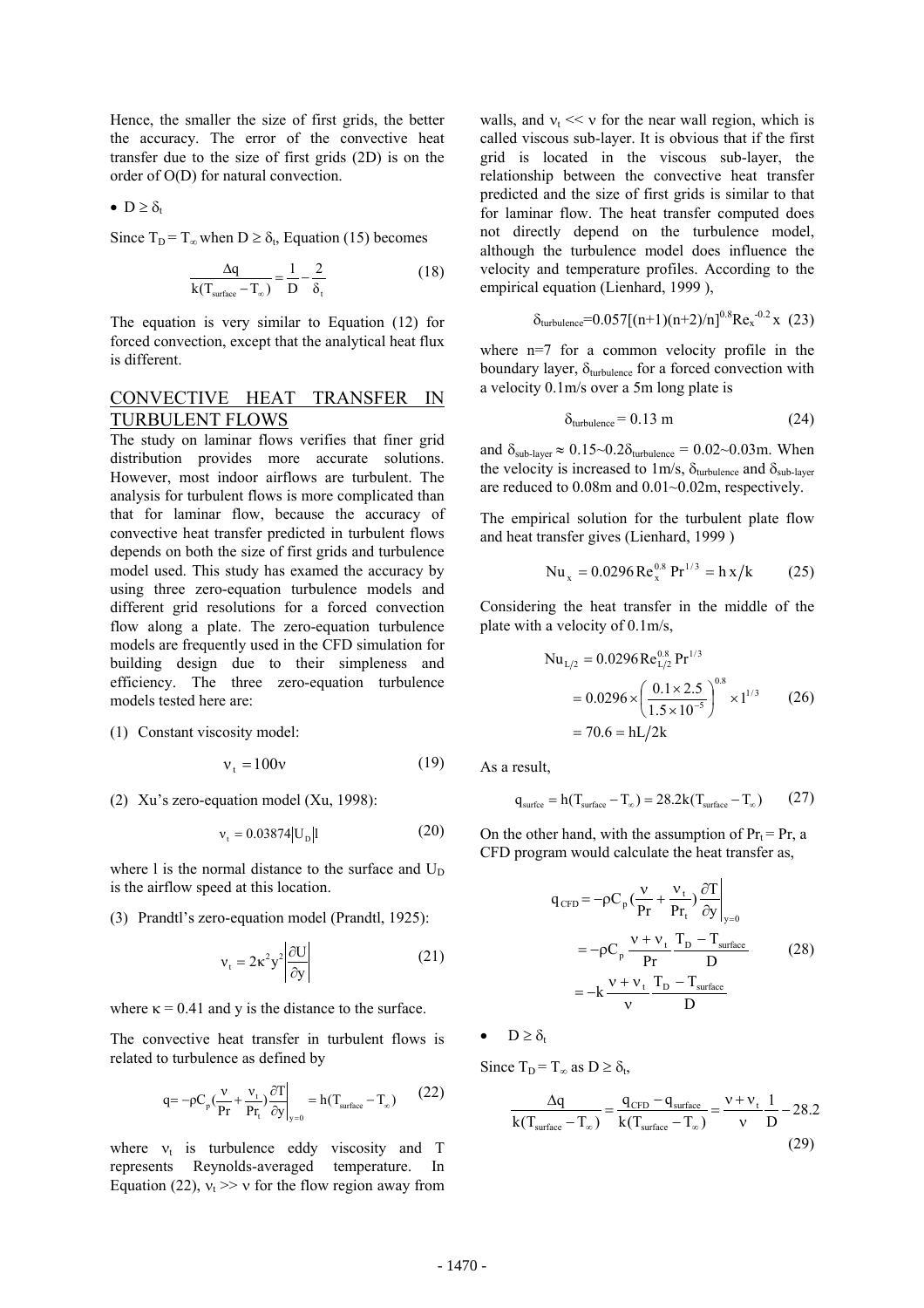*With constant viscosity model:* 

$$
\frac{\Delta q}{k(T_{\text{surface}} - T_{\infty})} = \frac{v + v_{\text{t}}}{v} \frac{1}{D} - 28.2 = \frac{101}{D} - 28.2
$$
 (30)

*With Xu's zero-equation model:* 

$$
\frac{\Delta q}{k(T_{surface} - T_{\infty})} = \frac{v + v_t}{v} \frac{1}{D} - 28.2 \approx \frac{v_t}{v} \frac{1}{D} - 28.2 = 230
$$
\n(31)

*With Prandtl's zero-equation model:* 

$$
\frac{\Delta q}{k(T_{\text{surface}} - T_{\infty})} = \frac{v + v_{\text{t}}}{v} \frac{1}{D} - 28.2 \approx \frac{v_{\text{t}}}{v} \frac{1}{D} - 28.2 = 2213
$$
\n(32)

•  $D < \delta_t$ 

The temperature and velocity profiles in the boundary layer are approximated as (Lienhard, 1999)

$$
\frac{T - T_{\text{surface}}}{T_{\infty} - T_{\text{surface}}} = \frac{U}{U_{\infty}} = \left(\frac{y}{\delta}\right)^{1/n}
$$
(33)

Hence,

$$
\frac{T_{\rm D} - T_{\rm surface}}{T_{\infty} - T_{\rm surface}} = \frac{U_{\rm D}}{U_{\infty}} = \left(\frac{D}{\delta}\right)^{1/n}
$$
(34)

and

$$
q_{CFD} = -k \frac{v + v_t}{v} \frac{T_D - T_{surface}}{D}
$$
  
= -k \frac{v + v\_t}{v} \frac{T\_{\infty} - T\_{surface}}{D} \left(\frac{D}{\delta}\right)^{1/n} (35)

*With constant viscosity model:* 

$$
\frac{\Delta q}{k(T_{surface} - T_{\infty})} = \frac{v + v_t}{v} \left(\frac{D}{\delta}\right)^{1/n} \frac{1}{D} - 28.2
$$

$$
= \frac{101}{D^{1-1/n} \delta^{1/n}} - 28.2 \tag{36}
$$

*With Xu's zero-equation model*:

$$
\frac{\Delta q}{k(T_{\text{surface}} - T_{\infty})} = \frac{v + v_t}{v} \left(\frac{D}{\delta}\right)^{1/n} \frac{1}{D} - 28.2
$$

$$
\approx \frac{0.03874 U_{\infty}}{v} \left(\frac{D}{\delta}\right)^{2/n} - 28.2
$$

$$
= 258 \left(\frac{D}{\delta}\right)^{2/n} - 28.2 \tag{37}
$$

*With Prandtl's zero-equation model*:

$$
\frac{\Delta q}{k(T_{\text{surface}} - T_{\infty})} = \frac{v + v_t}{v} \left(\frac{D}{\delta}\right)^{1/n} \frac{1}{D} - 28.2
$$

$$
\approx \frac{2\kappa^2 U_{\infty}}{v} \left(\frac{D}{\delta}\right)^{2/n} - 28.2
$$

$$
= 2241 \left(\frac{D}{\delta}\right)^{2/n} - 28.2 \tag{38}
$$

Equations  $(30)-(32)$  and  $(36)-(38)$  can be illustrated as Figure 3 by using the common velocity profile of n=7 and δ=0.13m.



*Figure 3 Impact of turbulence model and first grid size on the error of convective heat transfer predicted by CFD* 

Figure 3 indicates that:

(1) The use of small first grid with the constant viscosity turbulence model would increase the error in predicting the heat flux. A large first grid seems better than a small one.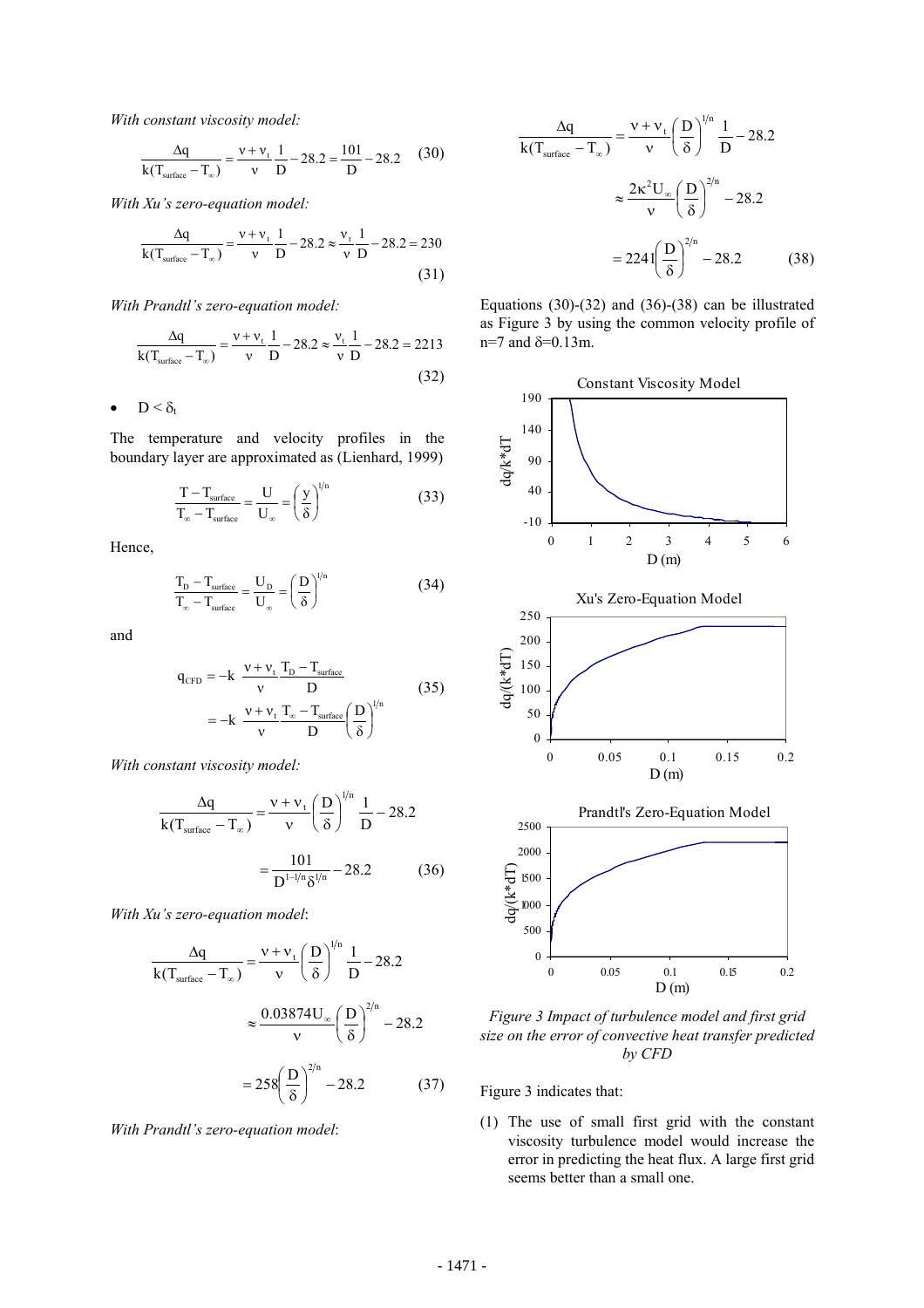(2) The error in predicting the heat flux increases as the grid resolution decreases when the other two zero-equation models are used. A finer grid solution is preferred with the two zero-equation models.

Further analysis of Equation  $(37)$  indicates that  $q_{CFD}$  $=$  q<sub>surface</sub> only when D/ $\delta$  = 0.0004. In fact, under this condition, the first grid falls into the viscous sublayer ( $\delta_{\text{sub-layer}}/\delta = 0.15 \sim 0.2$ ). In other words, the first grid should be placed in the sub-layer so as to obtain the correct heat flux. Since  $v_t \ll v$  in the sub-layer, Equation (35) can be re-arranged

$$
q_{CFD} = -k \frac{v + v_t}{v} \frac{T_{\infty} - T_{surface}}{D} \left(\frac{D}{\delta}\right)^{1/n}
$$
  
\n
$$
\approx -k \frac{T_{\infty} - T_{surface}}{D} \left(\frac{D}{\delta}\right)^{1/n}
$$
  
\n
$$
\frac{\Delta q}{k(T_{surface} - T_{\infty})} = \left(\frac{D}{\delta}\right)^{1/n} \frac{1}{D} - 28.2
$$
 (40)

To achieve  $\Delta q = 0$ , D should be 0.03m if n=7 and δ=0.13m. The value is obtained based on the simple plate flow. Practical indoor airflows are more complicated. Usually, the momentum and thermal boundary layer in a room airflow are thicker than those in the plate flow. The simulation experience from the literatures (e.g. Chen, 1988) and this study indicates that  $D = 0.05m$  is a good value for most indoor airflows. The validation of this value through case studies will be presented in the near future.

### NEGATIVE h VERSUS CONVERGENCE AND STABILITY OF ES

ES and CFD programs can exchange the convective heat information on envelope interior surfaces through different methods. Zhai et al. (2003) enumerated the possible data exchange methods and comparatively studied each of them through theoretical analysis and numerical experiment. According to the study, the fastest and most robust method to exchange convective heat between ES and CFD is that ES provides envelope interior surface temperatures to CFD while CFD returns the convective heat transfer coefficients h and the air temperatures  $T_D$  near the surfaces to ES. In order to minimize the modifications in ES programs that use the traditional definition of convection coefficient h based on the temperature difference of an interior surface and room air, a corrected convective heat transfer coefficients,  $h_{corrected}$ , rather than h and  $T_D$ , can be calculated from CFD results and used in ES. The h<sub>corrected</sub> is calculated in CFD through:

$$
h_{\text{corrected}} = hA (T_{\text{surface}} - T_{\text{D}}) / A (T_{\text{surface}} - T_{\text{room}}) (41)
$$

The h, calculated in CFD based on the flow viscosity (Equation  $(2)$ ), is always positive. However,  $h<sub>corrected</sub>$ can be negative in some particular cases.

Figure 4 illustrates such an example in a room with displacement ventilation. If assuming  $h = 4W/m^2C$ , at the floor surface, the heat gain from the floor  $Q =$  $h(T_{floor}-T_{air}) = 4W/m^2$ . If Q is represented by the temperature difference between  $T_{control}$  and  $T_{floor}$ , then  $Q = h_{\text{corrected}}(T_{\text{floor}} - T_{\text{control}}) = h_{\text{corrected}}(20-24) = 4W/m^2$ , one would obtain  $h_{\text{corrected}} = -1 \text{W/m}^2 \text{°C}$ . It may even cause the singularity problem if  $T_{control}=20^{\circ}C$ .



*Figure 4 Illustration of negative h*

Negative h may cause divergence and instability of an ES simulation. ES solves the following matrix equation for surface energy balance

$$
H \cdot T = q \tag{42}
$$

where,

$$
\mathbf{H} = \n\begin{bmatrix}\n\mathbf{h}_{1,c} + \sum_{k=1}^{N} \mathbf{h}_{1k,r} & -\mathbf{h}_{12,r} & \dots & -\mathbf{h}_{1N,r} \\
-\mathbf{h}_{21,r} & \mathbf{h}_{2,c} + \sum_{k=1}^{N} \mathbf{h}_{2k,r} & \dots & -\mathbf{h}_{2N,r} \\
\vdots & \vdots & \ddots & \vdots \\
-\mathbf{h}_{N1,r} & \dots & -\mathbf{h}_{NN-1,r} & \mathbf{h}_{N,c} + \sum_{k=1}^{N} \mathbf{h}_{Nk,r}\n\end{bmatrix}
$$
\n
$$
\mathbf{T} = \begin{bmatrix}\nT_1 \\
T_2 \\
\vdots \\
T_N\n\end{bmatrix}
$$
\n
$$
\mathbf{T} = \begin{bmatrix}\nq_1 \\
q_2 \\
q_3 \\
\vdots \\
q_{N,m} + \mathbf{h}_{1,c}T_{\text{room}} \\
\vdots \\
q_{N,m} + \mathbf{h}_{N,c}T_{\text{room}}\n\end{bmatrix}
$$
\n(45)

and  $T_i$  is the temperature of interior surface i,  $h_{i,c}$  is the convective heat transfer coefficient of surface i,  $h_{ijr}$  is the radiative heat transfer coefficient between surface i and surface  $j$ ,  $q_{i,in}$  is incoming heat to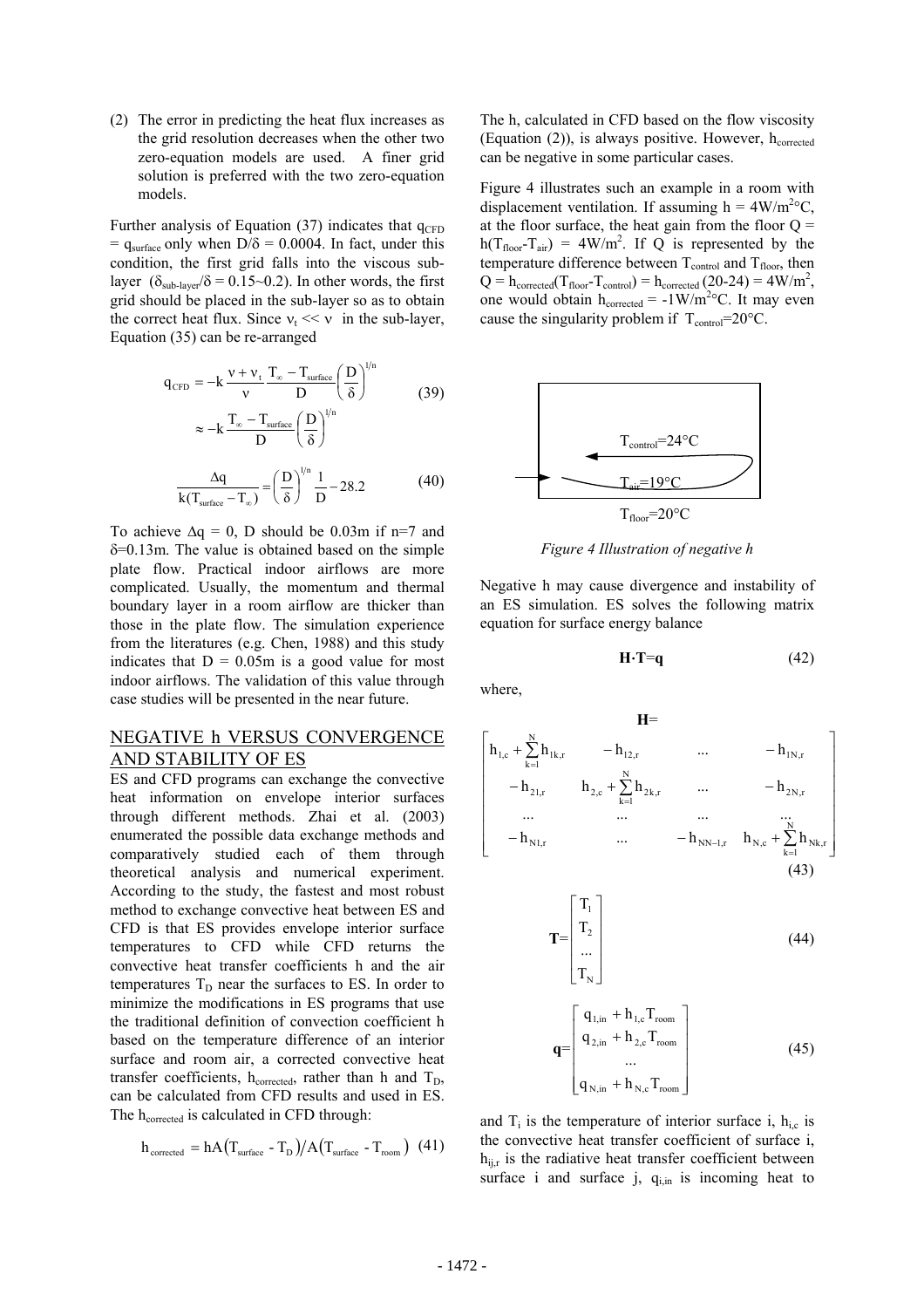surface i (e.g. the conductive heat through the envelopes), N is the total surface number.

Therefore,

$$
T=q/H \tag{46}
$$

From matrix theory (Assem, 1991), **T** has a unique solution if only if  $|H| \neq 0$ , i.e. **H** is nonsingular. **H** is singular if and only if the rank of  $n \times n$  matrix  $H \le n$ , which means that at least one row in **H** could be represented by the algebraic combination of the others. Due to the randomness of the coefficients in **H**, it is impossible to anticipate the determinant of matrix **H** in general. However, the energy equation for each surface (each row in Equation (42)), although connected with other surfaces, cannot be determined by energy balances of the other surfaces. Therefore, matrix **H** is nonsingular, regardless of the sign of h.

When iteratively solving Equation (42) in ES, one may still meet the instability and divergence problems. Matrix theory (Assem, 1991) proves that the matrix should possess some properties to guarantee a converged solution. Following is a brief discussion on the issue with Jacobi method.

Equation (42) can be rewritten in the following manner

$$
\begin{bmatrix}\n1 & h_{1,2}/h_{1,1} & \dots & h_{1,N}/h_{1,1} \\
h_{2,1}/h_{2,2} & 1 & \dots & h_{2,N}/h_{2,2} \\
\dots & \dots & \dots & \dots \\
h_{N,1}/h_{N,N} & \dots & h_{N,N-1}/h_{N,N} & 1\n\end{bmatrix}\n\begin{bmatrix}\nT_1 \\
T_2 \\
\dots \\
T_N\n\end{bmatrix}\n=\n\begin{bmatrix}\nq_1/h_{1,1} \\
q_2/h_{2,2} \\
\dots \\
q_N/h_{N,N}\n\end{bmatrix}
$$
\n
$$
\begin{bmatrix}\nT_1 \\
T_2 \\
\dots \\
T_N\n\end{bmatrix}\n=\n\begin{bmatrix}\nq_1/h_{1,1} \\
q_2/h_{2,2} \\
\dots \\
q_N/h_{N,N}\n\end{bmatrix}
$$
\n
$$
\begin{bmatrix}\nT_1 \\
T_2 \\
\dots \\
T_N\n\end{bmatrix}\n=\n\begin{bmatrix}\nq_1/h_{1,1} \\
q_2/h_{2,2} \\
\dots \\
q_N/h_{N,N}\n\end{bmatrix}
$$
\n
$$
\begin{bmatrix}\nT_1 \\
T_2 \\
\dots \\
T_N\n\end{bmatrix}\n=\n\begin{bmatrix}\nq_1/h_{1,1} \\
q_2/h_{2,2} \\
\dots \\
q_N/h_{N,N}\n\end{bmatrix}
$$
\n
$$
\begin{bmatrix}\nT_1 \\
T_2 \\
\dots \\
T_N\n\end{bmatrix}\n=\n\begin{bmatrix}\nq_1/h_{1,1} \\
q_2/h_{2,2} \\
\dots \\
q_N/h_{N,N}\n\end{bmatrix}
$$
\n
$$
\begin{bmatrix}\nT_1 \\
T_2 \\
\dots \\
T_N\n\end{bmatrix}\n=\n\begin{bmatrix}\nq_1/h_{1,1} \\
q_2/h_{2,2} \\
\dots \\
q_N/h_{N,N}\n\end{bmatrix}
$$
\n
$$
\begin{bmatrix}\nT_1 \\
T_2 \\
\dots \\
T_N\n\end{bmatrix}\n=\n\begin{bmatrix}\nq_1/h_{1,1} \\
q_2/h_{2,2} \\
\dots \\
q_N/h_{N,N}\n\end{bmatrix}
$$
\n
$$
\begin{bmatrix}\nT_1 \\
T_2 \\
\dots \\
T_N\n\end{bmatrix}\n=\n\begin{bmatrix}\nq_1/h_{1,1} \\
q_2/h_{2,2} \\
\dots \\
q_N/h_{N,N}
$$

By iteratively solving (48), one can obtain the solution with a prescribed accuracy. Assuming after the  $m<sup>th</sup>$  iteration,

$$
\mathbf{T}_{m}=\mathbf{q'}\cdot\mathbf{H'}\mathbf{T}_{m-1}
$$
 (49)

And if **T** is the exact solution, i.e.

$$
T=q'-H'T
$$
 (50)

It can be easily seen, upon subtraction, that

$$
T_{m} - T = -H'(T_{m-1} - T) = H'^{2}(T_{m-2} - T) =
$$
  
...=(-1)<sup>m</sup> H'<sup>m</sup> (T<sub>0</sub> - T) (51)

Hence

$$
\lim_{m \to \infty} (T_m - T) = 0 \text{ if } \lim_{m \to \infty} \mathbf{H}^m = 0 \tag{52}
$$

In other words, a necessary and sufficient condition for the convergence of the Jacobi method is that **H**' m tends to zero as m tends to infinite. Such a limit occurs if the spectral radius of **H** is less than unit. For the moment, a sufficient condition can be

$$
|\mathbf{H}|<1\tag{53}
$$

since

$$
|\mathbf{H}^{\mathrm{m}}| \leq |\mathbf{H}|^{\mathrm{m}} \tag{54}
$$

From matrix theory, a sufficient condition when |**H**| is less than unity is to satisfy the following condition

$$
\sum_{\substack{j=1\\j\neq i}}^{N} \left| \frac{h_{i,j}}{h_{i,i}} \right| < 1, \ i=1, 2, \dots, N \tag{55}
$$

With positive h values, the elements in the matrix **H** of Equation (42) always satisfy

 $\mathbb{R}^2$ 

$$
\left| h_{i,c} + \sum_{j=1}^{N} h_{ij,r} \right| > \sum_{\substack{j=1 \ j \neq i}}^{N} \left| -h_{ij,r} \right|
$$
 (56)

which makes **H** a diagonal dominant matrix, assuring that there exists a unique solution for the vector **T**.

When  $h_{i,c}$  is negative, Equations (55) or (56) may not be satisfied, which could cause divergence and instability during a calculation. The divergence and instability may not always occur, since satisfying Equation (55) is only a sufficient condition. In general, the larger the real situation departs from Equation (55) (i.e. the larger negative  $h_{i,c}$ ), the higher the probability of divergence and instability.

### **CONCLUSIONS**

In a coupled simulation of ES and CFD, CFD provides convective heat transfer on interior surfaces of building envelope to ES. Accurate prediction of the convective heat transfer by CFD is crucial to the accuracy of building energy calculation. The size of first grid to an interior surface and turbulence model in CFD are most important to the calculation of convective heat transfer. The convective heat transfer determined from the first grid cell, rather than from a prescribed location, should be used in the coupled simulation.

This investigation found that the calculated convective heat transfer depends on the size of first grids by analyzing laminar flows of forced and natural convection over a flat plate. The error of convective heat transfer due to the size of first grids (2D) is on the order of  $O(D^2)$  for laminar forced convection and O(D) for natural convection.

This study further discussed the combined effect of the size of first grids and turbulence model on the